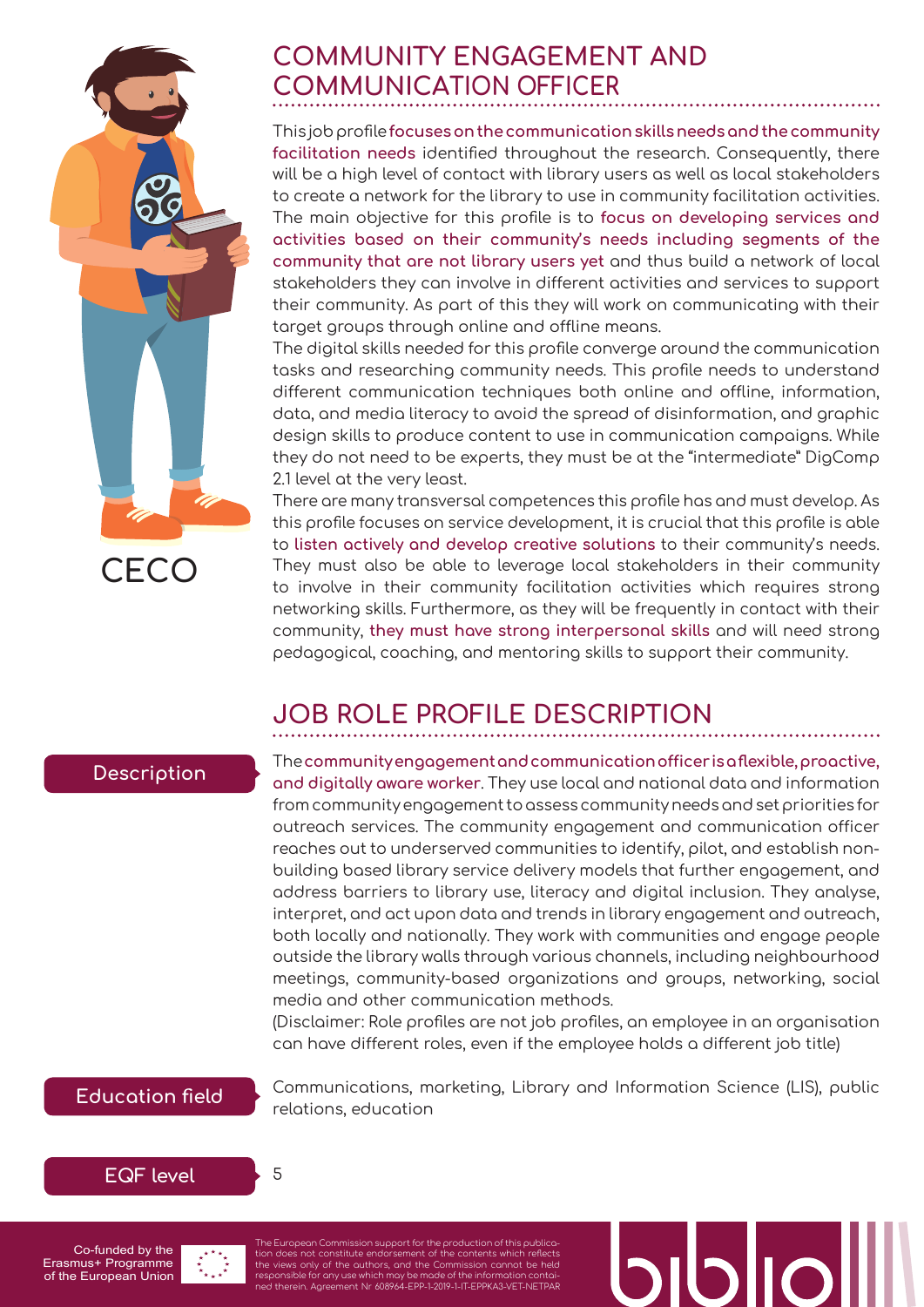#### **Tasks/Key responsibilities**

- Collaborate to **develop and implement a communication strategy** boosting user engagement online and in-person and reaching new audiences
- Collaborate to **design user-centred digital services** engaging citizens for the development of innovative cultural activities
- Manage information flows to meet needs for information content
- Communicate, network, and **manage relationships with external stakeholders** that can be involved in the library's activities
- Measure and evaluate library services and user uptake of these and suggest improvements where possible
- **• Assess community needs** and design services around these
- Communicate with users on library services and respond to user inquiries about library services
- Organise ways for users to provide feedback on library services and assess user feedback
- **• Identify local issues relevant to their community** and facilities activities around this online and offline
- Organise and **manage e-facilitation activities** tailored to target groups' needs

#### **Knowledge**

- User needs analysis and community assessment
- Written and verbal communication skills including copywriting and knowledge of various communication techniques
- Marketing and communication tools, including social media, knowledge
- Audience development strategies
- Basic graphic design tool knowledge
- Legal aspects in Copyright, Creative Commons
- Knowledge of web publication tools

#### **Required**

....

- Knowledge of measurement and evaluation of library services methodologies • Knowledge about services in the library and information field and recent
- developments in these fields as well as development of public services
- Basic knowledge of social and data analysis
- Basic knowledge of user-profiling technologies
- Knowledge of Office Suite
- . . . . . . . . • Knowledge of facilitation techniques including e-facilitation

- Comprehensive social research knowledge
- Knowledge of human information behaviour and information systems design **Desired**
	- •••••••••••• Basics of sociology and social psychology

#### **DigComp 2.1 competences**

#### **INFORMATION, DATA, AND MEDIA LITERACY**

1.1 - Browsing, searching, and filtering data, information, and digital content

- Knowledge of trusted data sources and databases for news and other information as well as navigating these
- Knowledge of how to research efficiently in online search engines and explaining this to users and colleagues

## **Required**

- 1.2 Evaluating data, information, and digital content
- Capacity to review content for disinformation, fake or biases before sharing it online to users or colleagues
- 1.3 Managing data, information, and digital content
- Ability to use various tools to store information and retrieve it when needed
- to solve local issues

Co-funded by the Erasmus+ Programme of the European Union



. . . . . . . .

The European Commission support for the production of this publication does not constitute endorsement of the contents which reflects<br>the views only of the authors, and the Commission cannot be held<br>responsible for any use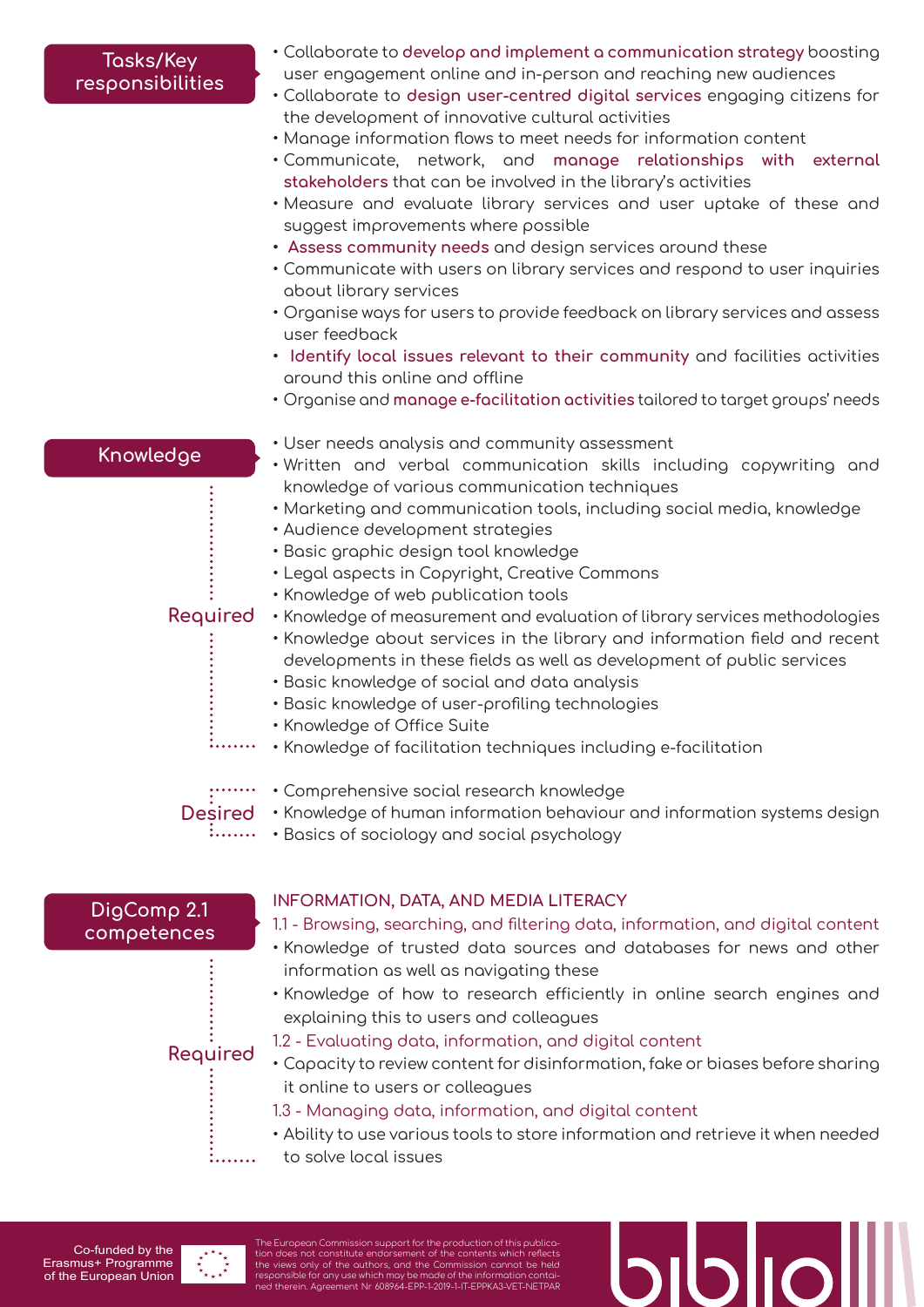- **COMMUNICATION AND COLLABORATION THROUGH DIGITAL TECHNOLOGIES** 2.1 - Interacting through digital technologies
	- Knowing how to interact with library users and the wider community through digital technology and which digital communication tool to use for their work
	- 2.2 Sharing through digital technologies
	- Understanding how to share digital content in a shared workspace whether online or offline
	- 2.3 Engaging in citizenship through digital technologies
	- Management of online interactions including frustrating and offensive ones professionally and politely
	- Able to develop, in collaboration with relevant colleagues, activities that encourage (digital) citizenship for their users
	- 2.4 Collaborating through digital technologies
	- Knowing how to interact and collaborate with colleagues using digital technologies
	- 2.5 Netiquette
	- Able to manage frustrating or rude online interactions in a professional way. Knows when to take further actions if there are constant issues with specific online users

2.6 - Managing a digital identity

- Able to manage the library's digital identity including avoiding creating spam when promoting online and able to protect private data
- Able to support library community and users in safe use and protection of their digital identity

#### **DIGITAL CONTENT CREATION**

#### 3.1 - Developing content **Required**

- Can use digital technologies (hardware and software) and graphic design tools to create posters, flyers, online images and videos to use in the library's communication activities
- Able to create and interpret online surveys and polls in order to collect community opinions
- Basic knowledge of processes for digitizing cultural heritage
- 3.2 Integrating and re-elaborating digital content
- Alteration of existing copyright-free content to adapt to new contexts or needs
- 3.3 Copyright and licenses
- Knowledge of image banks to use in the library's activities as well as how to search for copyright-free images

#### **SAFETY**

#### 4.1 - Protecting devices

- Know-how regarding the protection of the library's social media accounts and steps to take if hacking attempts are observed
- 4.2 Protecting personal data and privacy
- Knowledge of protecting colleagues' personal data if publishing content that includes them
- Respect of GDPR and Right to be Forgotten for colleagues and users

#### **PROBLEM SOLVING**

#### 5.2 - Identifying needs and technological responses

- Identification of user needs and communication of possible solutions to
- these via the library's communication channels



. . . . . . . .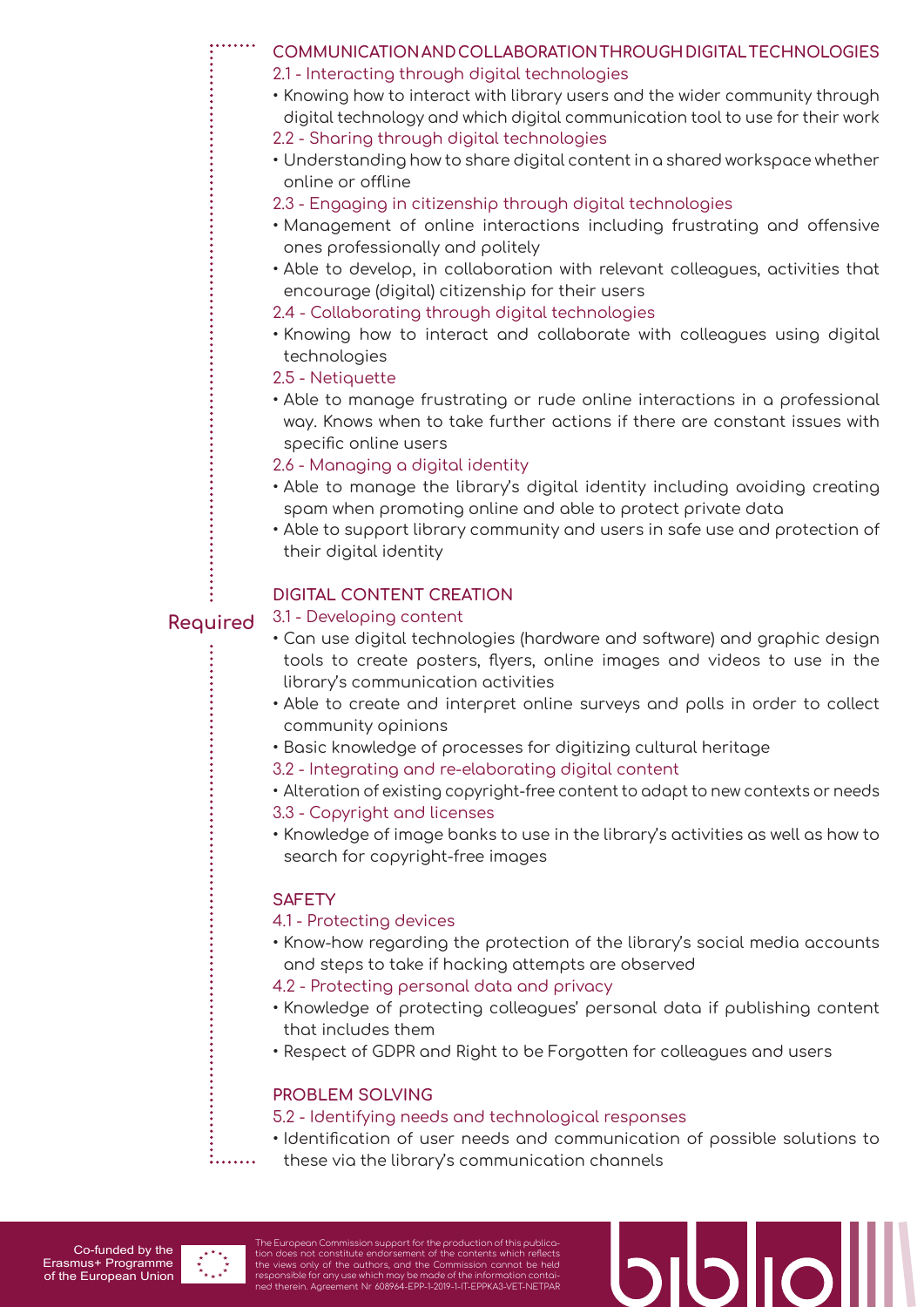

• Design thinking

Co-funded by the Erasmus+ Programme of the European Union